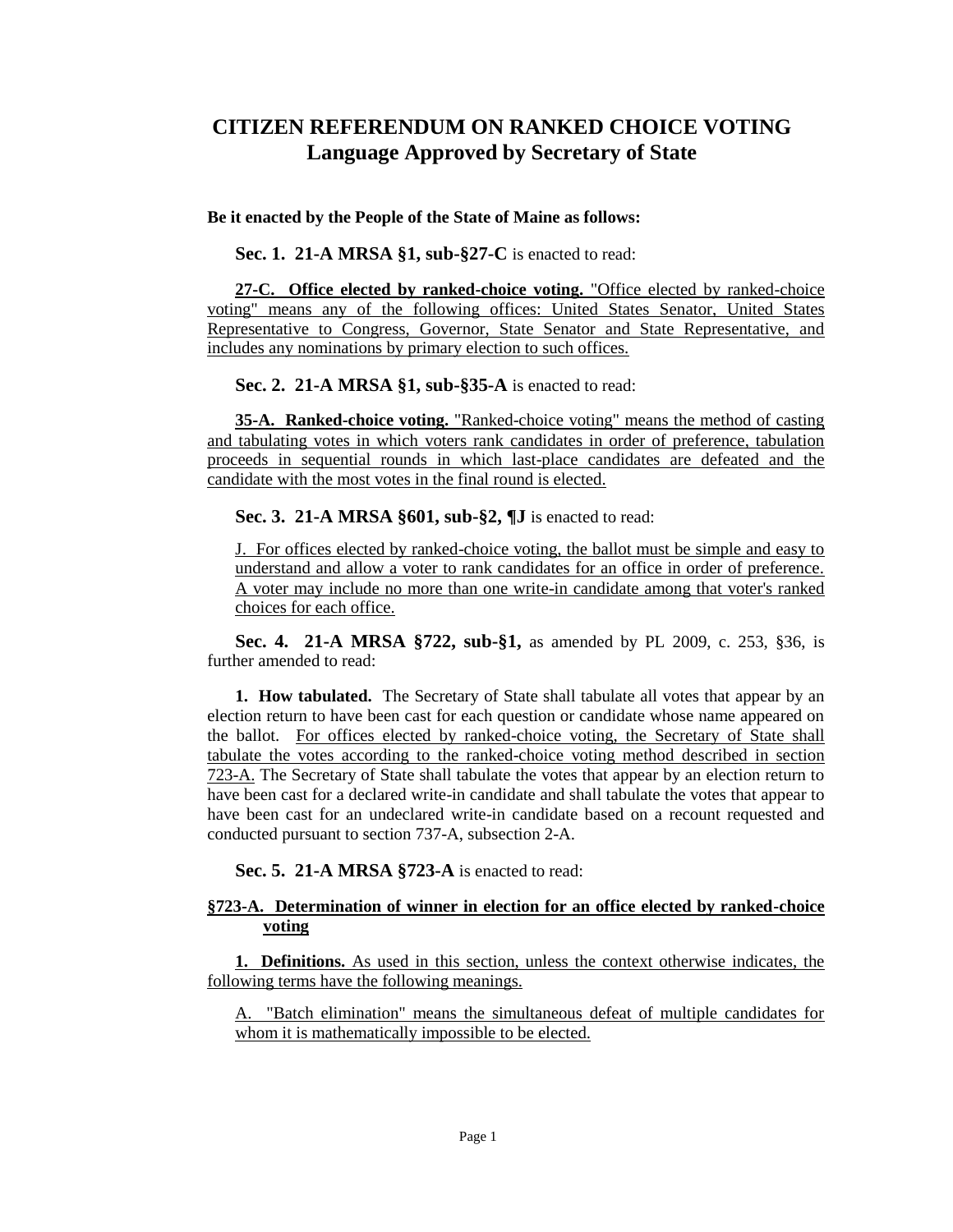B. "Continuing ballot" means a ballot that is not an exhausted ballot.

C. "Continuing candidate" means a candidate who has not been defeated.

D. "Exhausted ballot" means a ballot that does not rank any continuing candidate, contains an overvote at the highest continuing ranking or contains 2 or more sequential skipped rankings before its highest continuing ranking.

E. "Highest continuing ranking" means the highest ranking on a voter's ballot for a continuing candidate.

F. "Last-place candidate" means the candidate with the fewest votes in a round of the ranked-choice voting tabulation.

G. "Mathematically impossible to be elected," with respect to a candidate, means either:

(1) The candidate cannot be elected because the candidate's vote total in a round of the ranked-choice voting tabulation plus all votes that could possibly be transferred to the candidate in future rounds from candidates with fewer votes or an equal number of votes would not be enough to surpass the candidate with the next-higher vote total in the round; or

(2) The candidate has a lower vote total than a candidate described in subparagraph (1).

H. "Overvote" means a circumstance in which a voter has ranked more than one candidate at the same ranking.

I. "Ranking" means the number assigned on a ballot by a voter to a candidate to express the voter's preference for that candidate. Ranking number one is the highest ranking, ranking number 2 is the next-highest ranking and so on.

J. "Round" means an instance of the sequence of voting tabulation steps established in subsection 2.

K. "Skipped ranking" means a circumstance in which a voter has left a ranking blank and ranks a candidate at a subsequent ranking.

**2. Procedures.** Except as provided in subsections 3 and 4, the following procedures are used to determine the winner in an election for an office elected by ranked-choice voting. Tabulation must proceed in rounds. In each round, the number of votes for each continuing candidate must be counted. Each continuing ballot counts as one vote for its highest-ranked continuing candidate for that round. Exhausted ballots are not counted for any continuing candidate. The round then ends with one of the following 2 potential outcomes.

A. If there are 2 or fewer continuing candidates, the candidate with the most votes is declared the winner of the election.

B. If there are more than 2 continuing candidates, the last-place candidate is defeated and a new round begins.

**3. Ties.** A tie under this section between candidates for the most votes in the final round or a tie between last-place candidates in any round must be decided by lot, and the